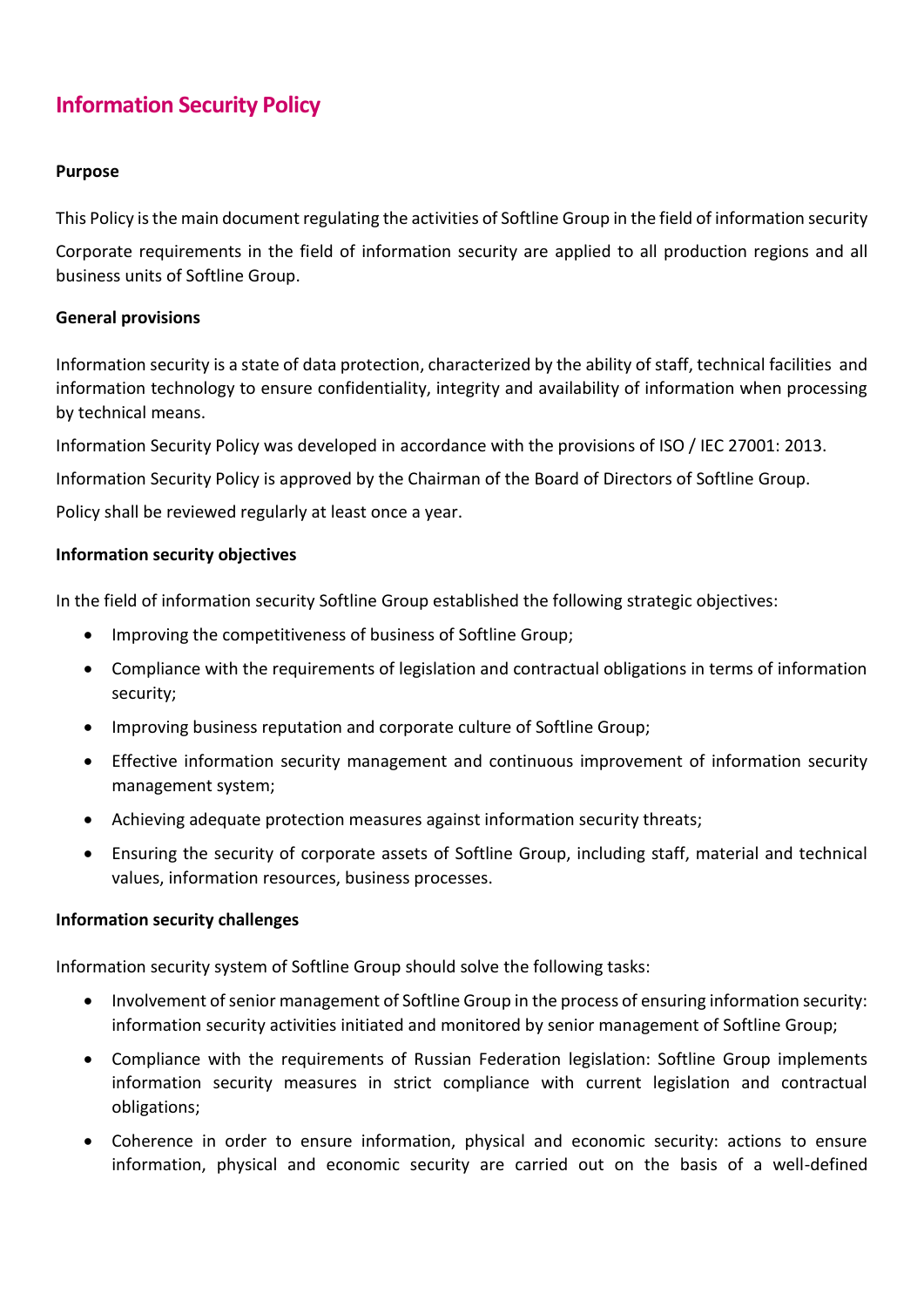cooperation between the involved departments of Softline Group and are agreed among themselves on the objectives, tasks, principles, methods and means;

- Application of cost-effective measures: Softline Group aims to choose information security measures taking into account their implementation costs, the likelihood of information security threats and the size of possible losses from their implementation;
- Checking of workers: all candidates for the vacant positions in Softline Group must necessarily be checked in accordance with established procedures;
- Documentation of information security requirements: in Softline Group all the requirements in the field of information security are fixed in the developed internal regulatory documents;
- Raising awareness of information security: the documented requirements in the field of information security are communicated to the employees of all business units of Softline Group and contractors with respect to the part related to them.

## **Information security principles**

## **Systemic approach**

In Softline Group assets are considered to be interrelated and mutually influencing components of a single system. In case of information security threats, the maximum possible amount of system behavior scenarios is taken into the account. The protection system is built taking into account not only all known channels of obtaining unauthorized access to information, but also considering the possibility of appearance of fundamentally new ways to implement security threats.

#### **Complexity approach**

A wide range of measures, methods and means of information protection is used in order to ensure information security. Their complex using implies the coordination of heterogeneous means in constructing the integrated protection system which blocks all the existing channels of threats and containing no weaknesses at the junctions of its separate components.

#### **The Separation Principle**

One cannot rely on a single protective line, no matter how safe it may seem. Information security system is constructed in such a way that the most protected security zone is placed inside other protected zones.

#### **The principle of equal strength**

The effectiveness of protection mechanisms must not be reduced to nothing by a weak link, arising as a result of underestimation of the real threats or the use of inadequate protection measures.

#### **The Principle of Continuity**

In Softline Group the ensuring of information security is a continuous and purposeful process, which implies taking the appropriate measures at all stages of the asset lifecycle.

#### **The principle of reasonable sufficiency**

Softline Group Management assumes that it is impossible to create an "absolute" protection of assets. Therefore the choice of means of assets protection adequate for real existing threats (i.e. providing the allowable level of potential damage in case of threats implementation) and is based on risk analysis.

#### **The principle of legality**